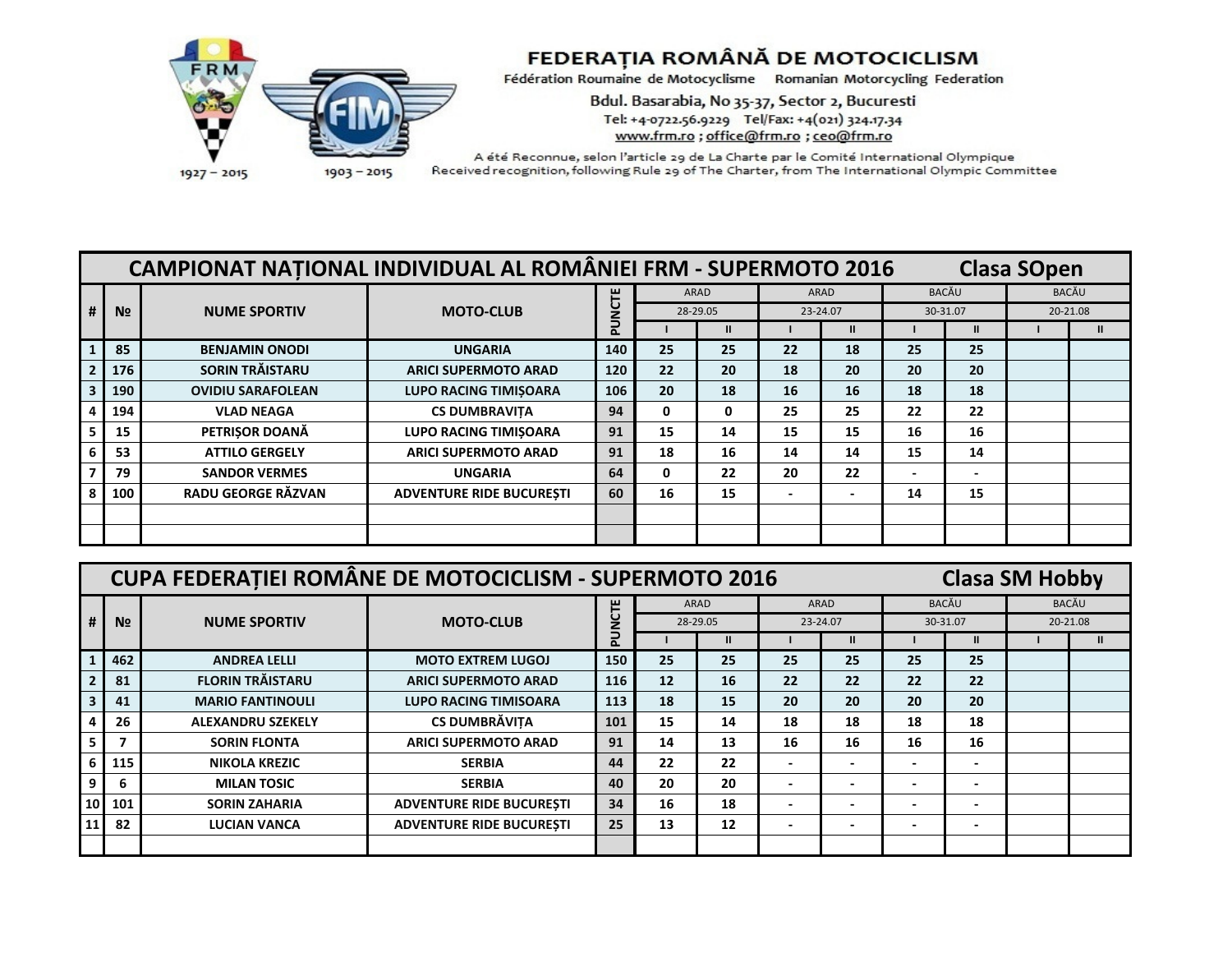

## FEDERAȚIA ROMÂNĂ DE MOTOCICLISM

Fédération Roumaine de Motocyclisme Romanian Motorcycling Federation

Bdul. Basarabia, No 35-37, Sector 2, Bucuresti Tel: +4-0722.56.9229 Tel/Fax: +4(021) 324.17.34 www.frm.ro; office@frm.ro; ceo@frm.ro

A été Reconnue, selon l'article 29 de La Charte par le Comité International Olympique Received recognition, following Rule 29 of The Charter, from The International Olympic Committee

| <b>CAMPIONAT NATIONAL INDIVIDUAL AL ROMÂNIEI FRM - SUPERMOTO 2016</b><br><b>Clasa SM Junior 85</b> |                |                      |                              |     |                         |                          |          |    |          |    |          |              |
|----------------------------------------------------------------------------------------------------|----------------|----------------------|------------------------------|-----|-------------------------|--------------------------|----------|----|----------|----|----------|--------------|
|                                                                                                    |                | <b>NUME SPORTIV</b>  | <b>MOTO-CLUB</b>             |     |                         | ARAD                     | ARAD     |    | BACĂU    |    |          | <b>BACĂU</b> |
|                                                                                                    | N <sub>2</sub> |                      |                              |     | <b>NCTE</b><br>28-29.05 |                          | 23-24.07 |    | 30-31.07 |    | 20-21.08 |              |
|                                                                                                    |                |                      |                              | 쿄   |                         | $\mathbf{I}$             |          | Ш  |          |    |          |              |
|                                                                                                    | 13             | <b>SZASZ OLIVER</b>  | <b>STEAUA GT BUCUREȘTI</b>   | 140 | 25                      | 25                       | 25       | 25 | 20       | 20 |          |              |
|                                                                                                    | 19             | ALEXANDRU SÎNGEORZAN | <b>STEAUA GT BUCURESTI</b>   | 118 | 20                      | 22                       | 20       | 22 | 18       | 16 |          |              |
|                                                                                                    | 179            | <b>GĂNESCU DARIA</b> | TAIFUN RACING GT TIMIȘOARA   | 97  | 22                      | 0                        | 22       | 20 | 15       | 18 |          |              |
|                                                                                                    | 52             | <b>DENIZ ONCU</b>    | <b>TURCIA</b>                | 47  | -                       | $\overline{\phantom{a}}$ |          |    | 22       | 25 |          |              |
|                                                                                                    | 65             | <b>CAN ONCU</b>      | <b>TURCIA</b>                | 47  |                         |                          |          |    | 25       | 22 |          |              |
|                                                                                                    |                | <b>GERGO VERES</b>   | <b>LUPO RACING TIMISOARA</b> | 31  | -                       | $\overline{\phantom{0}}$ |          | -  | 16       | 15 |          |              |
|                                                                                                    |                |                      |                              |     |                         |                          |          |    |          |    |          |              |

| CAMPIONAT NATIONAL INDIVIDUAL AL ROMÂNIEI FRM - SUPERMOTO 2016 Clasa SM Junior 65 |                |                              |                                   |     |          |                          |          |      |    |          |          |  |
|-----------------------------------------------------------------------------------|----------------|------------------------------|-----------------------------------|-----|----------|--------------------------|----------|------|----|----------|----------|--|
|                                                                                   | N <sub>2</sub> | <b>NUME SPORTIV</b>          | <b>MOTO-CLUB</b>                  | ш   |          | ARAD                     |          | ARAD |    | BACĂU    | BACĂU    |  |
|                                                                                   |                |                              |                                   | ں   | 28-29.05 |                          | 23-24.07 |      |    | 30-31.07 | 20-21.08 |  |
|                                                                                   |                |                              |                                   | ௨   |          | $\mathbf{II}$            |          |      |    |          |          |  |
|                                                                                   | 28             | <b>DANIEL BABESCU</b>        | <b>TAIFUN RACING GT TIMISOARA</b> | 144 | 25       | 25                       | 25       | 25   | 22 | 22       |          |  |
|                                                                                   | 11             | <b>ZOLTAN ORDOG</b>          | <b>DEMENTOR RACING CODLEA</b>     | 50  |          | $\overline{\phantom{a}}$ |          |      | 25 | 25       |          |  |
|                                                                                   | 33             | <b>ADRIAN JACOPO HOSCIUC</b> | <b>ITALIA</b>                     | 22  | 22       | 0                        |          |      |    |          |          |  |
|                                                                                   |                |                              |                                   |     |          |                          |          |      |    |          |          |  |